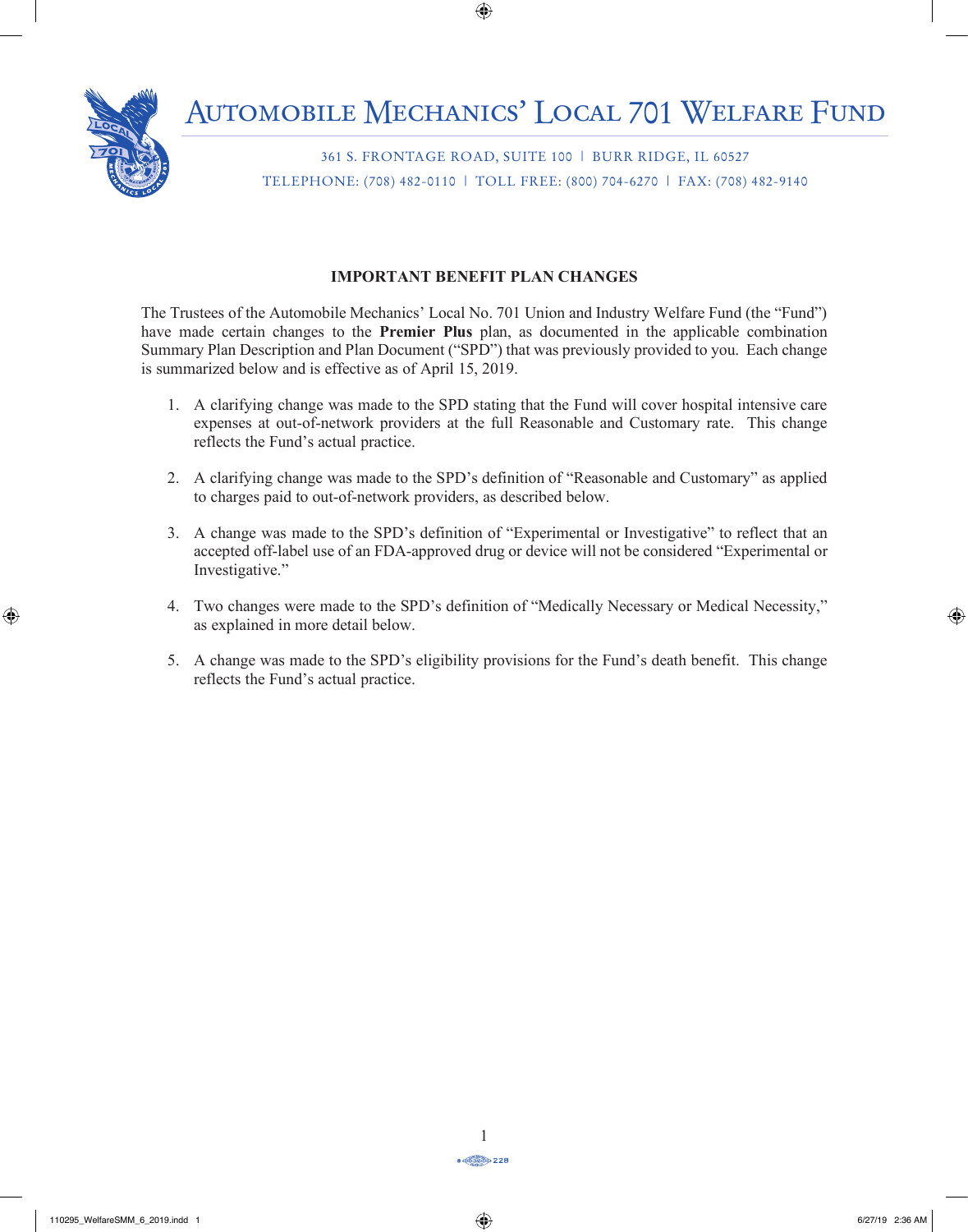# **SUMMARY OF MATERIAL MODIFICATIONS**

This document, referred to as a "summary of material modifications," is intended to supplement the SPD/Plan. You should retain this summary of material modifications with your copy of the SPD/Plan. If you have any questions, you may contact the Fund Office (708) 482-0110  $\sim$  Toll Free (800) 704-6270.

#### **1. Clarification regarding the Fund's coverage of non-PPO ICU benefits**

As shown below, the SPD's Schedule of Benefits was changed to state that the Fund will cover hospital intensive care benefits at out-of-network providers at the full Reasonable and Customary rate. The Schedule of Benefits previously stated that out-of-network intensive care benefits would be covered at three times the semi-private room rate (or three times the single room rate if semi-private rooms were unavailable). The language was updated to reflect the Fund's actual practice.

| <b>Comprehensive Medical Benefit (Active Employees and their Dependents)</b> |                                                                                                                                           |
|------------------------------------------------------------------------------|-------------------------------------------------------------------------------------------------------------------------------------------|
| <b>Special Benefit Maximums</b>                                              |                                                                                                                                           |
| • Non-PPO Hospital Intensive Care                                            | Three times semi-private room rate (three times single room rate if<br>semi-private rooms unavailable. Full Reasonable and Customary Rate |

#### **2. Clarification of the SPD's definition of "Reasonable and Customary"**

The SPD's definition of Reasonable and Customary, i.e., the method of determining the amount that the Fund pays providers for medical expenses, was updated to reflect that with respect to out-of-network providers, the Fund may pay the negotiated rate established in a contractual arrangement with a provider, if applicable. In other words, with respect to an out-of-network provider, the Fund will pay the lowest of: (1) no more than 80% of the prevailing charge which amount may be based on industry standard provider reimbursement data provided to the Plan or the maximum amount allowable by Medicare; (2) the negotiated rate established in a contractual agreement with the provider; (3) the amount payable to a similarly situated network provider in the nearest geographic area; or (4) the provider's actual charges.

#### **3. Change to the SPD's definition of "Experimental or Investigative"**

The SPD's definition of "Experimental or Investigative" was amended to state an FDA-approved drug or device being used for an indication or at a dosage that constitutes accepted off-label use (as described below) will not be considered to be "Experimental or Investigative" under the Plan. In other words, offlabel use of an FDA-approved drug or device will not be categorically excluded under the Plan (it may still be excluded for other reasons).

Off-label use of FDA-approved drugs or devices will be permitted under the Plan if it meets the following criteria: the use of the drugs is supported by one or more citations in the AHFS Drug Information (AHFS DI), U.S. Pharmacopoeia Drug Information, Micromedex DrugDex, Facts and Comparisons Off-Label Database, NCCN Drugs & Biologics Compendium, Clinical Pharmacology, the Association of Community Cancer Centers (ACCC), or any CMS supported compendia, provided that the use is not listed as "not indicated" in any one of the listed compendia.

The Fund's Trustees retain the authority to determine whether a service, procedure, drug, device, or treatment modality is "Experimental or Investigative." The fact that a physician has prescribed, ordered,